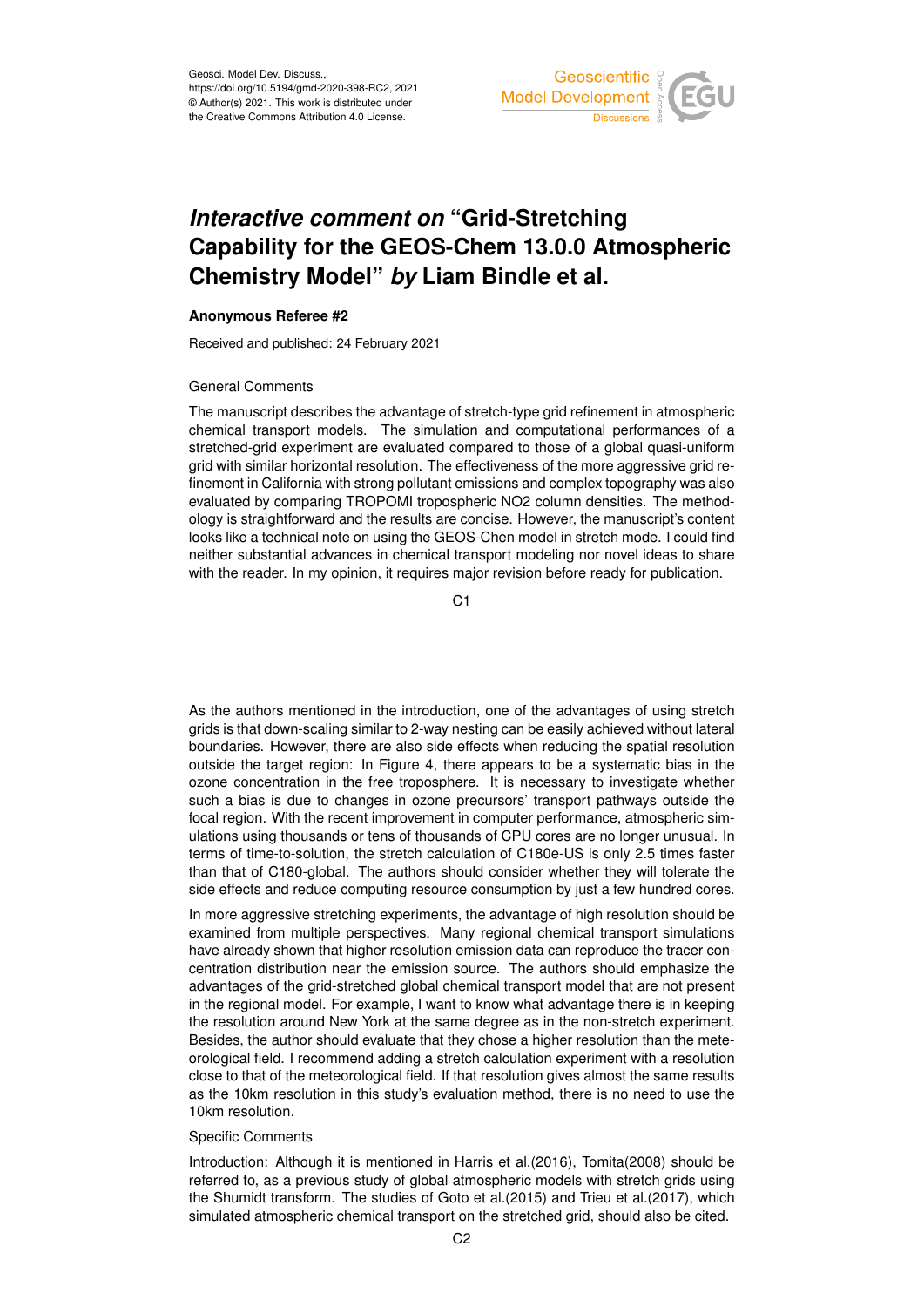Lines 38-46: It seems to me that almost all the tools to realize stretch calculations were available before this study, and there are no technical problems to be solved to perform chemical transport calculations on a stretched-grid. I would like to see a clarification of what the authors contributed to the implementation.

Lines 65-66: Is the meteorological field re-gridded for both horizontal and vertical, and if so, how is the transformation applied between model grids with different topography?

Lines 66-67: Does the model solve the stratospheric chemical processes, and if not, how is the stratospheric gas (ozone) concentration given?

Lines 135-136: The number of vertical layers and each layer's altitude in the meteorological field is the same as in the GEOS-Chem settings? How much higher is the top altitude for the meteorological field than for the GEOS-Chem simulations?

Lines 136-137: For which time period was this simulation performed?

Lines 154-155: I want to know why the authors did not align the Face center of the hexahedron between the focal region of the C96e-NA and the C96-global.

Lines 163-164, Figure4: 1) In order to clarify the difference in the free troposphere, please show the results for the layer near the surface and the layer above the surface separately. 2) As mentioned in the major comment, the difference in ozone concentration in the free troposphere (left panel) appears to be bias rather than scatter. I would like to see further analysis of this. 3) In the figure for OH, the colors are largely different between the right and left figures. In the left figure, where did the red dot around 0.1-0.2ppt go?

Lines 204-205, Table2: 1) The differences in the number of grid points and the number of time steps (time intervals) between the C180-global and C60-global experiments are not described. Since the relative difference in computational workload can be approximated by the number of grid points and the number of time steps, this information is necessary to evaluate the computational performance. 2) It is not stated how many

C3

months of calculation results were used for the comparison. Recently, the unit "Simulation Year Per wall clock Day (SYPD)" is often used to express the elapsed time of a simulation. This should be added.

Lines 224-225, Figure8: Some people don't even know which is north for LA or SF. I don't know which area is the Mojave Desert. Please add a mark to the figure.

Lines 231-233: 1) I interpreted that the authors upscaled the 0.25degx0.3125deg meteorological data to a grid resolution of ∼100 km in the C90-global experiment and interpolated it to a grid resolution of ∼10 km in the C900e-CA. Does this mean that a spatial resolution of 0.25degx0.3125deg is sufficient to represent the concentration gradient around LA? 2) To discuss why the concentration gradients were well reproduced, it is necessary to evaluate whether the higher resolution of the emission or the higher resolution of the meteorological field was more effective. Previous researches should be presented. Or sensitivity experiments should be conducted, such as using upscaled, low-resolution emission inventories or meteorological fields in high-resolution experiments. 3) GEOS-Chem is a transport model, and the wind field is a given. I want the authors to show the benefits of usage of higher resolution than the meteorological field for vertical transport, diffusion and chemical reaction in detail. The 10km-mesh simulation provide a better representation of the concentration gradient near the emission source than the 0.25deg-mesh? I would like to see an analysis of the ozone production/dissipation balance, etc.

### **References**

H. Tomita (2008), A stretched grid on a sphere by new grid transformation, J. Meteorol. Soc. Jpn., 86A, 2008, pp. 107-119

D. Goto, T. Dai, M. Satoh, H. Tomita, J. Uchida, S. Misawa, T. Inoue, H. Tsuruta, K. Ueda, C.F.S. Ng, A. Takami, N. Sugimoto, A. Shimizu, T. Ohara, T. Nakajima (2015), Application of a global nonhydrostatic model with a stretched-grid system to regional aerosol simulations around Japan, Geosci. Model Dev., 8, 2015, pp. 235-259,